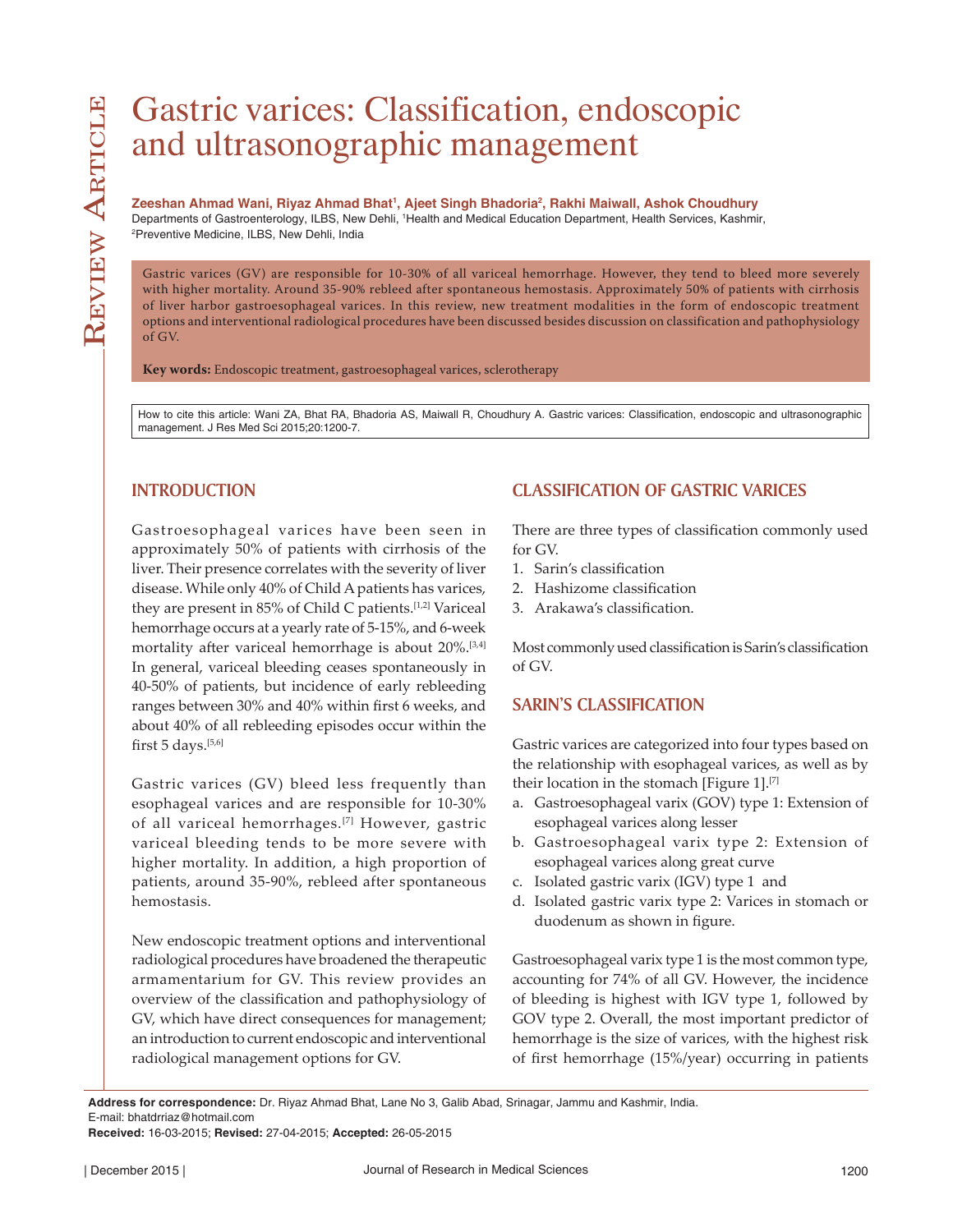

**Figure 1:** Sarin's classification for gastric varices

with large varices.[8] Other predictors of hemorrhage are decompensated cirrhosis (Child B or C) and the endoscopic presence of red wale marks.[8]

## **HASHIZOME CLASSIFICATION**

It is based on clinically significant endoscopic findings, and particularly from the viewpoint of findings associated with the lightly risk of rupture, as in the classification of esophageal varices [Figure 2]. Thus, endoscopic findings of GV were classified according to their form, location, and color.[9] The form was classified into three types:

- a. Tortuous (F1).
- b. Nodular (F2).
- c. Tumorous (F3).

The location was classified into five types and depends on hemodynamic factors;

- a. Anterior (La).
- b. Posterior (Lp).
- c. Lesser curvature (Ll).
- d. Greater curvature (Lg) of the cardia and.
- e. Fundic area (Lf).

The colors can be classified in (a) white (Cw) or (b) red (Cr). The glossy, thin-walled focal redness on the varix was defined as red color spot (RC spot). The Hashizume group reported that the RC spot and larger forms were related to a significantly higher risk of gastric variceal bleeding. The form and location of Hashizome classification are shown in Figure 2.

Arakawa's classification<sup>[10]</sup> type I: Branches within the stomach wall are very few, and the supplying vessel, varix and draining vessel form a single continuous vein of a nearly unchanged caliber.

- Ia: A single supplying vessel forms a fundic varix.
- Ib: Plural supplying vessels join and form a varix that drains into a single draining vessel.



**Figure 2:** Hashizome classification of gastric varices

• Type II: Beside the main supplying and the draining vessels, there are many branching vessels that exist within the stomach wall, namely varix has communications with vessels within the stomach wall.

#### **Vascular anatomy**

To achieve best results of treatment and at the same time minimizing the complications it is very important to understand relevant vascular anatomy. This holds true for all interventional modalities of treatment likely endoscopic, endoscopic ultrasound (EUS) and radiological management of GV. GV drain into the systemic vein via the esophagealparaesophageal varices (gastroesophageal venous system), the inferior phrenic vein (IPV) (gastrophrenic venous system), or both.[11] These drainage types generally correspond to the classification system of Sarin *et al*. [7] GOV1 drains via esophageal and paraesophageal varices, IGV1 drains via the left IPV, and GOV2 drains via both esophageal varices and the IPV. GV form at the hepatopetal collateral pathway that develops secondary to localized portal hypertension and drain via the gastric veins, thereby corresponding with IGV2 [Figure 3].

#### **Gastroesophageal venous system**

Esophageal venous plexus which normally lies at the lower end of esophagus anastomoses with tributaries of the left gastric vein within and around the gastric wall. The esophageal vein drains via the gastroesophageal venous system into the superior vena cava (SVC). GOVs develop at this anastomosis between the left gastric vein and the azygos vein due to portal hypertension.

#### **Gastrophrenic venous system**

The gastric veins lie in the posterosuperior part of the gastric wall which have the potential to anastomose with the IPV at the bare area of the stomach (gastrophrenic ligament). The majority of IGVs form in a large portosystemic venous shunt that develops based on this potential anastomosis between the gastric vein and the left IPV due to portal hypertension.<sup>[12]</sup> The left IPV terminates either (a) inferiorly into the left renal vein (forming a gastrorenal shunt), often together with the left adrenal vein, or (b) transversely into the inferior vena cava (IVC) (forming a gastrocaval shunt. The proximal portion of the left IPV runs inferiorly to the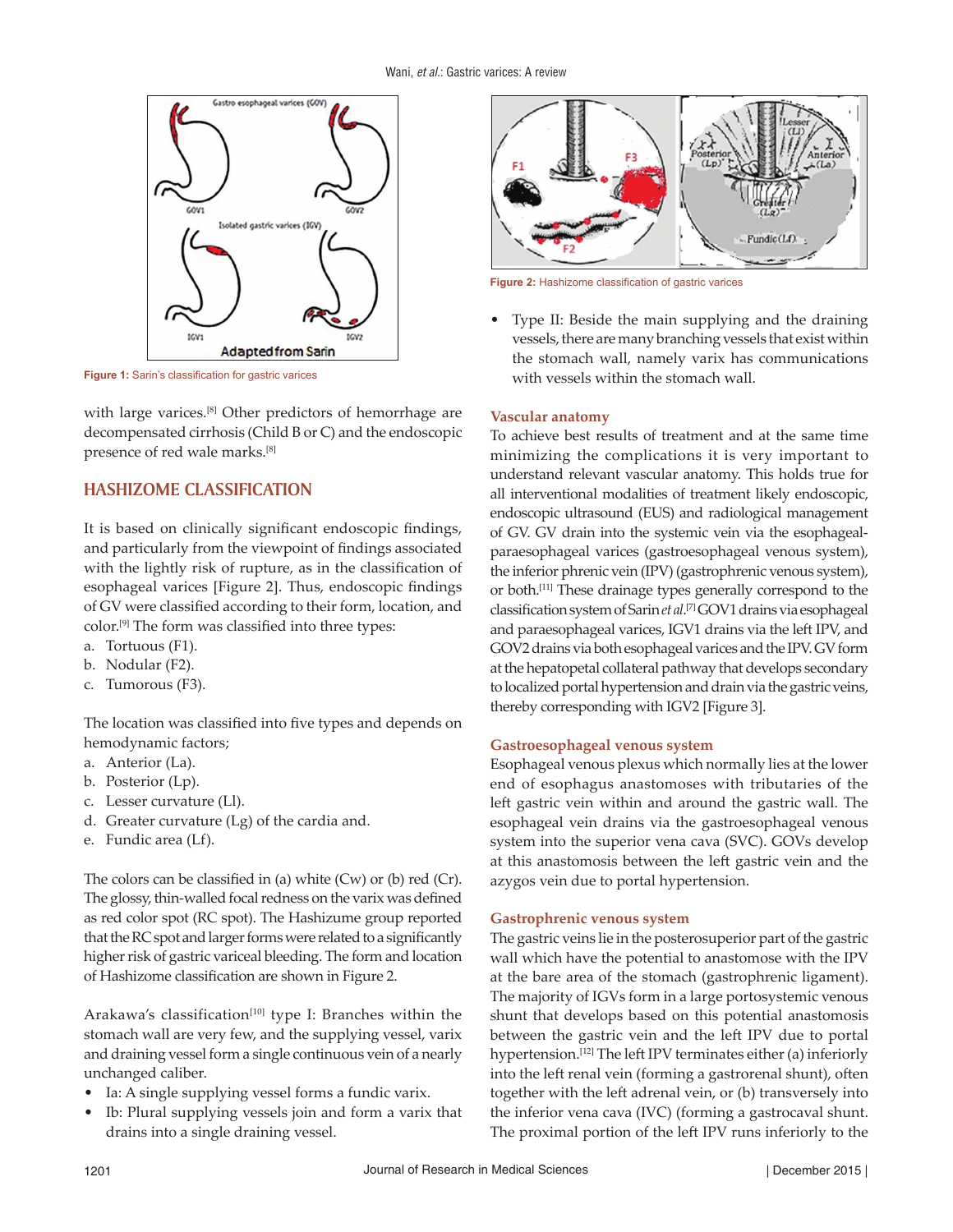

**Figure 3:** Drawings illustrate Isolated gastric varixs draining via the gastrophrenic venous system and also portal and systemic venous pathways that are potentially involved in gastric varices

diaphragm. Some of the peripheral branches run superiorly to the diaphragm and supply the superior surface of the muscular diaphragm; one of these peripheral branches anastomoses with the left pericardio phrenic vein The left IPV can also communicate with other peridiophragmatic and retroperitoneal veins, including the subcostal and intercostal veins, small anastomotic veins to the right IPV, and adrenal vein or with the azygos venous system.[13] Therefore, GV can also drain through these communications. Potential communication between these venous systems and the pulmonary vein has been demonstrated in anatomic studies and a small number of cases as one of the collateral pathways that develops as a result of obstruction of the SVC and portal hypertension.[14,15]

#### **Modern imaging by computed tomography scan**

The following venous systems are important to understand the venous anatomy of GV on multi-detector computed tomography (CT) scan [Figure 4].

#### *Gastroesophageal venous system*

On oblique coronal reformatted multidetector CT images one can see that GOVs usually receive blood from the left gastric vein, which runs in the submucosal layer of the stomach along the lesser curvature and continues directly to esophageal varices beyond the esophagocardiac junction, finally joining the azygos and hemiazygos veins.

#### *Gastrophrenic venous system Gastrorenal shunt*

A gastrorenal shunt is the most common drainage route of IGVs (80-85% of cases), running inferiorly and terminating in the left renal vein, often together with the left adrenal vein. The shunt frequently communicates with other phrenic or retroperitoneal drainage veins. Duplication or fenestration of gastrorenal shunts is rare.

#### *Gastrocaval shunt*

In 10-15% of cases gastro caval shunt forms main drainage route for IGVS. It consists of the left IPV



**Figure 4:** Multidetector compute pictures depicting venous anatomy of gastric varices

passing transversely in front of the esophageal hiatus below the diaphragm and terminating in the IVC (60% of cases) or the left hepatic vein (40%). The proximal portion of the shunt runs inferiorly to the diaphragm, whereas the peripheral branches run superiorly to the diaphragm. The peripheral branch of the left IPV communicates with other peridiaphragmatic veins; thus, gastrocaval shunts are always associated with multiple accessory drainage veins around the diaphragm.

#### *Pericardiophrenic vein*

The left pericardiophrenic vein is often seen with a gastrorenal or gastrocaval shunt at multidetector CT as an accessory drainage vein from GV. In a few cases (5%), it can serve as a main drainage route of GV.<sup>[11]</sup>

The left pericardiophrenic vein anastomoses with the left IPV at the cardiac apex. It runs superiorly along the pericardium and in the left superior mediastinum then terminates into the left brachiocephalic vein.[16] It may join the left ITV or left superior costal vein.

#### *Other drainage routes*

These small veins are often difficult to identify at multidetector CT due to their small Caliber. These veins are as follows;

- 1. The veins running in the thoracic wall, diaphragm, and retroperitoneum are often observed as accessory drainage routes of GV. The subcostal-intercostal veins communicate anteriorly with the ITV and posteriorly with the azygos vein.[17]
- 2. There are small retroperitoneal and peridiaphragmatic veins, including an anastomotic vein between the bilateral IPVs, renal capsular vein, and unnamed retroperitoneal veins, that communicate with the gastrorenal shunt and the hemiazygos vein.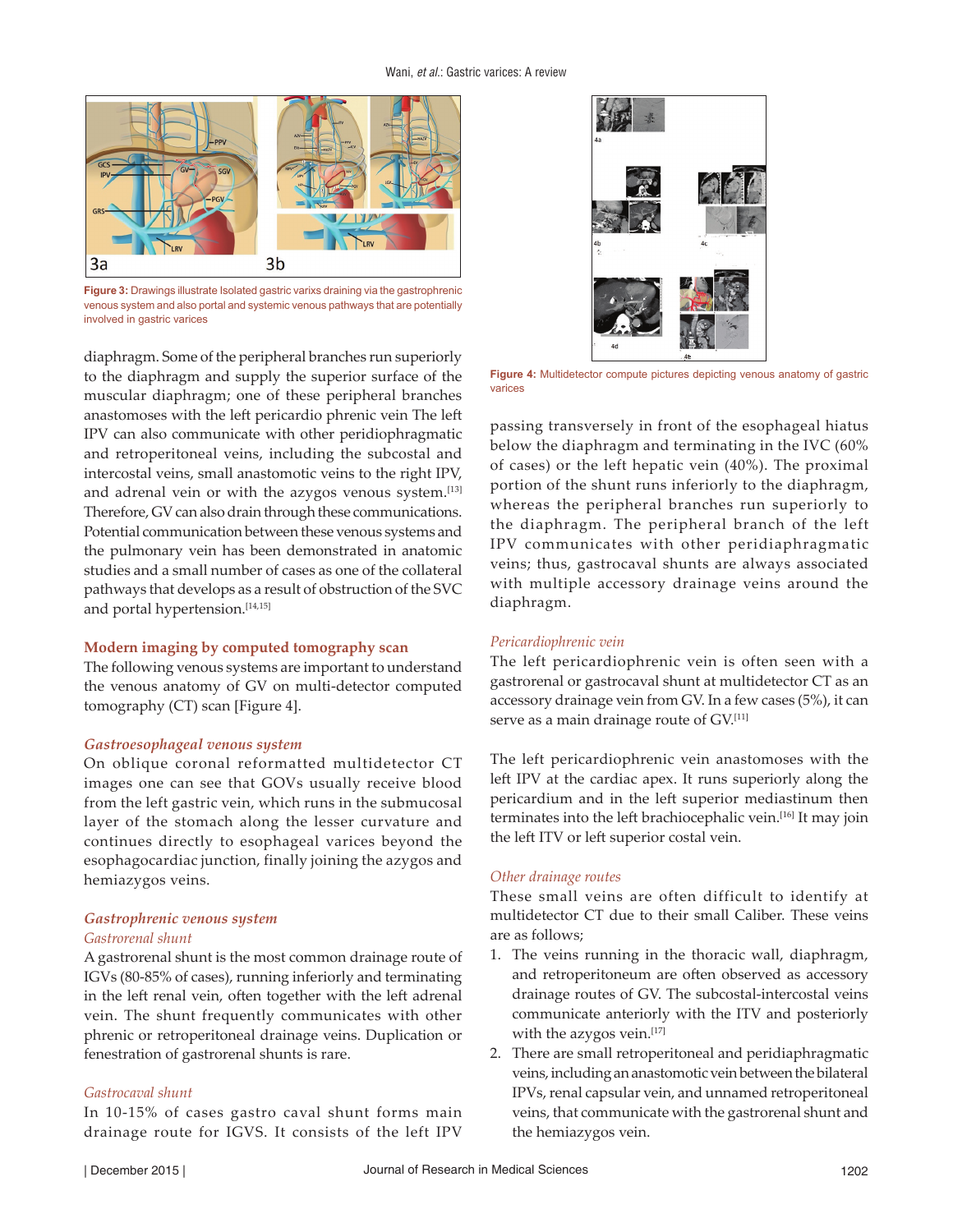## **Combined drainage via gastroesophageal and gastrophrenic venous systems**

In Sarin's classification of GV, GOV 2 drains via both gastroesophageal and gastrophrenic venous systems and account for  $15\%$  of  $GV^{[7]}$  in this type of gastric varix, the anteromedial (cardiac) part of the varix is supplied by the left gastric vein and drains via the esophageal varices into the gastroesophageal venous system. The posterior (fundal) part of the varix is often supplied by the posterior gastric vein or short gastric vein and drains via the gastrophrenic venous system. In the balloon-occluded retrograde transvenous obliteration (BRTO) technique, sclerosant is injected via the gastrophrenic venous drainage system into the GV. Therefore, small parts of GV draining via the esophageal varices may remain after BRTO when the sclerosant does not fill or stagnate in them. This is called incomplete eradication and in such a scenario the high-pressure anteriomedial part needs transhepatic embolization approach or endoscopic band ligation.

#### **Management**

- a. Endoscopic treatment modalities for gastric variceal bleeding.
	- 1. Gastric variceal sclerotherapy (GVS).
	- 2. Gastric variceal obturation (GVO) with glue.
	- 3. Gastric variceal band ligation (GVL) with or without detachable snares.
	- 4. Thrombin injection (bovine or human).
	- 5. Combined endoscopic therapy.
- b. Endoscopic ultrasound-guided therapy.
- c. Radiologic intervention transjugular intrahepatic portosystemic shunt (TIPS) and BRTO.

#### **Gastric variceal sclerotherapy**

The endoscopic sclerotherapy has been less effective in the treatment of gastric variceal bleeding and eradication of GV as against esophageal varices where endoscopic sclerotherapy is one of the effective modes of treatment.<sup>[12,18]</sup> Because of the high volume of blood flow through GV compared with EV, resulting in rapid flushing away of the sclerosant in the bloodstream. GVS typically requires larger volumes of sclerosant than for  $EV^{[7,19]}$  and fundal varices (GOV2 and IGV1) require significantly more

sclerosant than GOV1.<sup>[20]</sup> This results in more side effects after GVS, such as fever, retrosternal and abdominal pain, and large ulcerations.[20] Perforations and mediastinitis are complications that are more serious, and the latter results in mortality in excess of 50%.

In acute GV bleeding, GVS has been reported to control bleeding in 60-100% of cases<sup>[20-22]</sup> but with unacceptably high rebleeding rates of up to 90%. Mucosal ulcers are also commonly seen, and cause rebleeding. Approximately, 50% of rebleeding is caused by sclerotherapy induced ulcers and is difficult to control, with a success rate between 9% and 44%.GVS appears to be least successful in controlling acute fundal variceal bleeding.<sup>[23,24]</sup>

Gastric variceal sclerotherapy is an effective and appropriate treatment for treatment of acute GOV1 hemorrhage and for attempting secondary prophylactic GOV1 obliteration. It is not appropriate for patients with fundal varices (GOV2 or IGV1) because of the low rate of primary hemostasis, the low success rate for secondary variceal eradication, and the high rate of rebleeding and complications. Results of certain important trials on GVS are shown in Table 1.

#### **Gastric variceal obturation**

Tissue adhesive such as N-butyl-2-cyanoacrylate, which is a monomer that rapidly undergoes exothermic polymerization on contact with the hydroxyl ions present in water, has been used for Gastric variceal obturation.

# **METHODS**

After puncturing the varix lumen with the needle, cyanoacrylate is injected in 1-1.5 mL aliquots by using normal saline or sterile water (about 0.8-1.0 mL, equal to the dead space) to flush the glue into the varix. As the needle is withdrawn from varix, a steady stream of the flush solution is aimed at the puncture site. Additional glue is injected until the varix is ''hard'' to palpation.[25]

Weeks to months after the injection, the mucosa overlying the glue cast sloughs off and the plug is extruded into the stomach. Initial hemostasis rates of over 90% can be achieved.

| Table 1: GVS in the management of gastric variceal bleeding: Comparison from different studies |              |    |             |                |                        |  |  |
|------------------------------------------------------------------------------------------------|--------------|----|-------------|----------------|------------------------|--|--|
| <b>Authors</b>                                                                                 | Agent $(\%)$ | n  | Success (%) | Rebleeding (%) | <b>Complications</b>   |  |  |
| Gimson et al., 1991                                                                            | EO/glue      | 41 | 40          | 16             | Ulcer 29%, perforation |  |  |
| Oho et al., 1995                                                                               | EO(5)        | 24 | 67          | 25             |                        |  |  |
| Chang et al., 1996                                                                             | STD (1.5)    | 25 | 80          | 70             | Ulcer 30%              |  |  |
| Chang et al., 1996                                                                             | GW (50)      | 26 | 92          | 30             | Ulcer 30%              |  |  |
| Sarin et al., 1997                                                                             | AA (95)      | 18 | 67          | 34             | <b>Ulcer 100%</b>      |  |  |
| Ogawa et al., 1999                                                                             | EO(5)        | 21 | 81          | 100            |                        |  |  |
| Sarin et al., 2002                                                                             | AA (95)      | 8  | 62          | 25             |                        |  |  |

EO = Ethanolamine oleate; STD = Sodium tetradecyl; GW = Glucose water; AA = Acetic acid; GVS = Gastric variceal sclerotherapy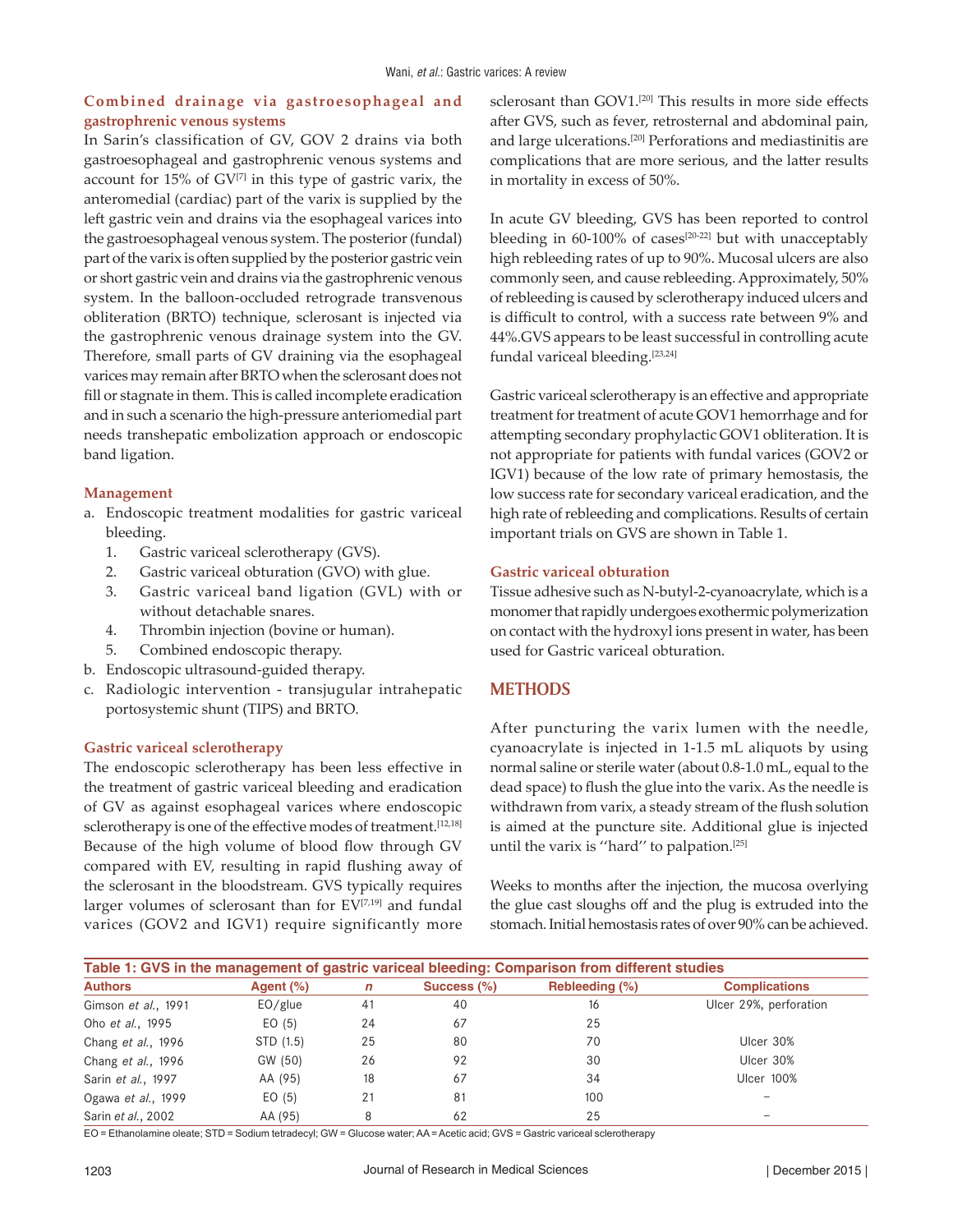## **Complications**

Complications are mainly thrombotic in nature and include cerebral embolization and stroke, portal vein embolization, splenic infarction, coronary emboli, with a series demonstrating fatal and nonfatal pulmonary emboli in up to 5% of cases. Use of undiluted cyanoacrylate was shown to be safe and effective and also to be associated with fewer complications, in contrast to the diluted form.[26,27]

• Several recent long-term studies also reported hemostasis rates of 90% and low rebleeding rates of 15% to 30% with cyanoacrylate injection, with 1-3 injections needed to achieve obliteration, with higher eradication rates for GOV1 and GOV 2 than IGV1.[28,29] Even in young infants, the use of cyanoacrylate glue is safe and effective for the treatment of gastric variceal bleed.<sup>[30]</sup> At present, it is clear that GVO using tissue adhesives has high efficacy and safety for the control of acute GV bleed and for the prevention of GV rebleeding and is the treatment of choice.[31,32]

Results of certain trials on GOV are shown in Table 2.

#### **Gastric variceal band ligation**

Variceal band ligation (VBL) is an established treatment modality for the prevention of esophageal variceal bleeding control of active bleeding and rebleeding. However for GV GVL is not the 1<sup>st</sup> choice of treatment and evidence for the use of GVL for acute gastric variceal bleeding is mixed, and at best GVL is a second alternative therapy to tissue adhesives. Although initial hemostasis may be achieved with GVL, the main disadvantage has been a high rate of rebleeding, probably from feeding vessels. Repeat endoscopy and VBL is thus necessary at 1- to 2-weekly intervals until eradication of varices or until only small residual varices remain.

In five uncontrolled studies<sup>[33-35]</sup> active GV bleed was controlled with 100% success with a very low rebleeding rate of 10-20%, and also the GV was obliterated in all cases.

Results of some trials of GVL are shown in Table 3.

#### **Thrombin**

Thrombin which is commercially available as a sterile lypophilized powder principally affects hemostasis by converting fibrinogen to a fibrin clot. A 5-mL solution of thrombin containing 1000 units/mL of thrombin will clot a liter of blood in  $\leq 60$  s. In a patient with bleeding GV, thrombin is reconstituted, and 1 mL aliquot is injected into the bleeding varix.[36,37]

- 1. Yang *et al*. [38] retrospectively evaluated the use of human thrombin in 12 patients with GV bleeding. Immediate hemostasis was achieved in all patients in whom there was active bleeding from GVs at the time of endoscopy  $(n = 6)$ . There were no immediate allergic reactions, thromboembolic complications or rebleeding. The results appeared promising, with immediate hemostasis achieved in 70% patients and with no patient having rebleed from GV over a follow-up period of 8 months.
- 2. Ramesh *et al.*<sup>[39]</sup> showed that endoscopic treatment of bovine thrombin is effective in 92% of patients with

| Table 2: GVO in the management of gastric variceal bleeding: Comparison from different studies |                     |              |                   |                |                |               |  |
|------------------------------------------------------------------------------------------------|---------------------|--------------|-------------------|----------------|----------------|---------------|--|
| <b>Authors</b>                                                                                 | <b>Study design</b> | $\mathsf{n}$ | Follow-up (month) | Hemostasis (%) | Rebleeding (%) | Mortality (%) |  |
| Seewald et al., 2008                                                                           | Retro               | 131          | 60                | 100            | 17             | 47            |  |
| Fry et al., 2008                                                                               | Retro               | 33           | 9                 | 88             | 15             | 18            |  |
| Cheng et al., 2007                                                                             | Retro               | 635          | $3 - 115$         | 95             | 8              |               |  |
| Joo et al., 2007                                                                               | Retro               | 85           | 24                | 98             | 29             | 31            |  |
| Kim et al., 2006                                                                               | Pros                | 86           | 11                | 93             | 16             | 45            |  |
| Noophun et al., 2005                                                                           | Retro               | 24           | 8.3               | 71             | 10             | 6             |  |
| Mahadeva et al., 2003                                                                          | Retro               | 23           | 6                 | 96             | 35             | 24            |  |
| Greenwald et al., 2003                                                                         | Pilot               | 44           | 12                | 95             | 20             | 23            |  |
| Sarin et al., 2002                                                                             | <b>RCT</b>          | 9            | 15.4              | 89             | 22             | 11            |  |
| Dhiman et al., 2002                                                                            | Retro               | 18           | 31.6              | 100            | 10.3           | <b>NA</b>     |  |
| Lo et al., 2001                                                                                | <b>RCT</b>          | 31           | 14                | 87             | 31             | 9             |  |
| Huang et al., 2000                                                                             | Retro               | 90           | 13.2              | 100            | 23             | 39            |  |

RCT = Randomized controlled trial; Retro = Retrospective; Pros = Prospective; NA = Not available; GVO = Gastric variceal obturation

| Table 3: GVL in the management of gastric variceal bleeding: comparison from different studies |         |    |                  |             |                |                         |  |
|------------------------------------------------------------------------------------------------|---------|----|------------------|-------------|----------------|-------------------------|--|
| <b>Author</b>                                                                                  | Therapv | n  | Active bleed (%) | Success (%) | Rebleeding (%) | <b>Obliteration (%)</b> |  |
| Yoshida et al., 1994                                                                           | GVL-S   | 10 | 10               | 100         |                | 100                     |  |
| Cipolletta et al., 1998                                                                        | GVL-S   |    | 100              | 100         |                |                         |  |
| Shiha and El-Sayed, 1999                                                                       | GVL     |    | 67               | 89          | 18             | 100                     |  |
| Lee and Shih, 2008                                                                             | GVL     |    | 100              | 100         | 18             |                         |  |

GVL = Gastric variceal ligation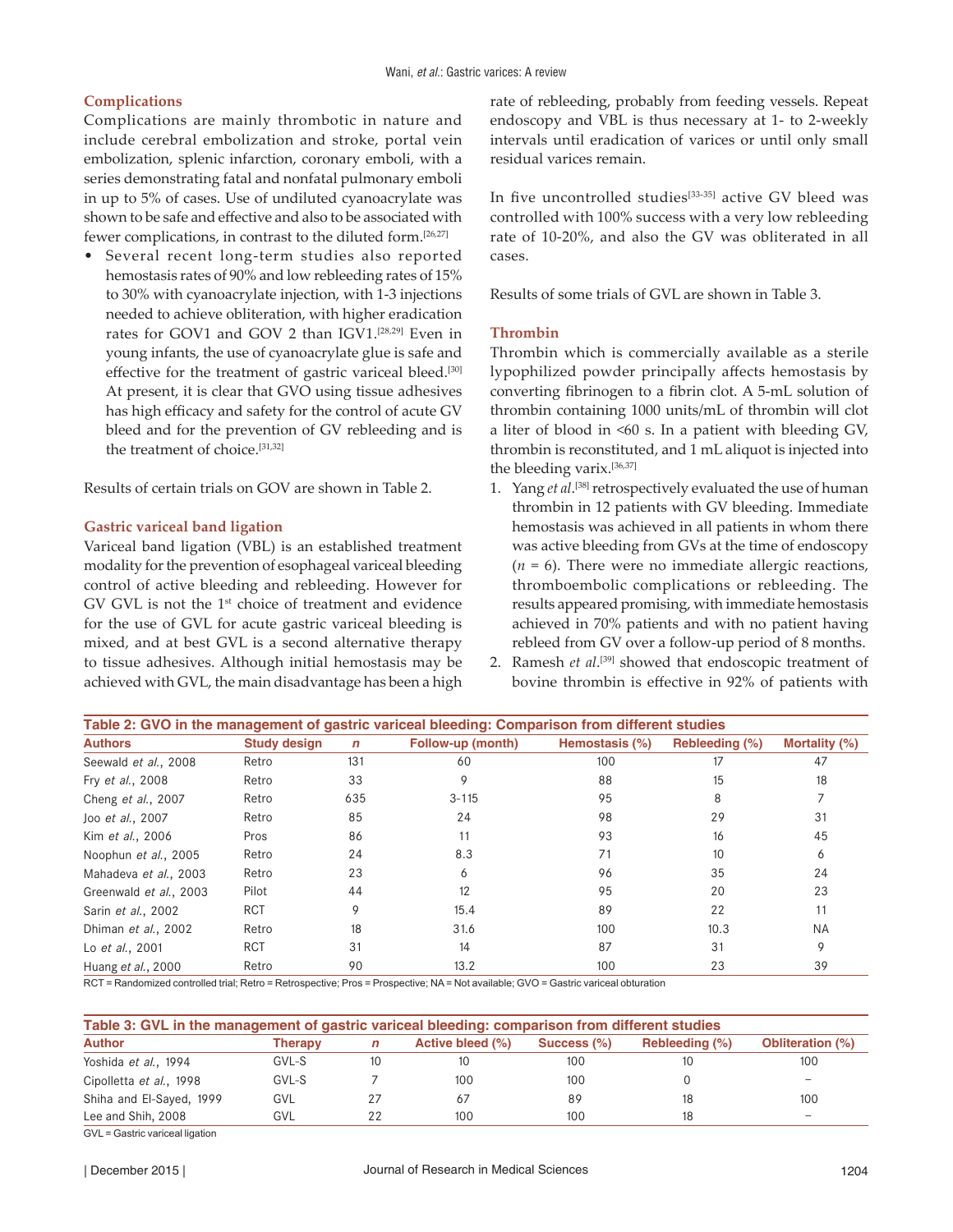bleeding GVs, without any rebleeding in a follow-up period of almost 2 years.

Thrombin seems to be a promising therapy, and has the benefits of achieving excellent initial hemostasis and being easy to use with a good safety profile. Thrombin appears to be successful even in patients with GOV2, and may have a role in this difficult group.

## **Combined endoscopic therapy (endoscopic variceal ligation-injection sclerotherapy)**

Endoscopic variceal ligation-injection sclerotherapy (EVLIS) is safe and effective in achieving hemostasis and obliteration in all patients as shown by Chun and Hyun.[40] The combination of variceal ligation and cyanoacrylate injection in GV effectively controlled acute bleed in 89% of patients; however 33% rebleed on follow-up.[41] Combination with sclerotherapy is unlikely to be accepted for the management of acute bleeding in view of the increased risk of iatrogenic complications, and the need for greater technical skill and procedure time. For secondary prophylaxis, combined therapy should be compared with standard established treatments.

#### **Endoscopic ultrasound guided treatment**

This is a new modality for treatment of GV and this has emerged as a valuable tool for diagnosis, treatment planning, evaluation of treatment efficacy, estimation of recurrent bleeding potential and also helps visualize varices, perforating veins, collateral veins and allows predict varices at high risk.

Romero-Castro *et al*. in their small case series injected cyanoacrylate-lipiodol into GV at the level of perforating veins, under EUS guidance.<sup>[29,42]</sup> All the procedures were successful, without recurrent bleeding or other complications during followup. They postulated that targeting perforating veins would produce the maximal blood-flow blockage, with the lower amounts of cyanoacrylate needed, therefore reducing the rate of potential local and systemic complications.

Romero-Castro *et al*. reported in other small case series of patients with GV treated with EUS guided coil embolization. They inserted coils into the perforating veins in order to block the blood flow. The varices were eradicated in three out of four patients, and no complications occurred in the successfully treated patients during five months of follow-up.[34,43]

Deployment of coil (ECA) as shown in Romero *et al*., use of 19 gauge needle and standard steel synthetic fibered 0.035 inches in diameter with straight length of 50-150 mm, coiled diameter of 8-20 mm, 3.2-5.6 configurator loops. The size of

the coil was calculated according to the diameter of the vessel measured on EUS and was chosen to be approximately 20% larger, the needle was forwarded into target vessel under EUS guidance and the stylet withdrawn. The larger coil (20 mm) where deployed by using, the stiffer part of a 0.035 inch guide wire and a pusher. Smaller coils <15 mm were deployed by using floppy part of respective guide wire. Placing the needle tip opposite wall of vessel was avoided to allow enough space for coil to curl. If EUS vision becomes blurred contrast injection under fluoroscopy was used. Thrombosis of vessel was confirmed by injection of contrast.

Binmoeller *et al*. in their study on thirty patients combined EUS-guided coiling and cyanoacrylate glue injection by transesophageal approach to the gastric fundal varices. They hypothesized that coils with attached synthetic fibers ("wool coils") inserted in to the varices prior to cyanoacrylate injection would function as a "barrier" for cyanoacrylate to outflow into the larger veins causing embolic events. In their procedure, after positioning and endosonographic visualization of GV from the esophagus (through the diaphragmatic crus muscle), a 19-gauge fine needle aspiration (FNA) needle was inserted through the esophageal wall and diaphragm muscle directly to the gastric varix, following coil delivery and 1 mL of cyanoacrylate with immediate repetition of the procedure as needed until varix obliteration.<sup>[44]</sup>

#### **Steps of endoscopic ultrasound guided treatment**

Active flow within gastroesophageal varices was confirmed by color Doppler before therapy.

- 1. Intraluminal water filling of the gastric fundus to improve acoustic coupling and visualization of GFV.
- 2. Echoendoscope positioned in the distal esophagus to sonographically visualize the gastric fundus in an anterograde fashion (the diaphragmatic crus muscle was identified between the esophageal wall and the GFV).
- 3. Endoscopic ultrasound-FNA needle (19 g) puncture into the GFV by using a transesophageal-transcrural approach.
- 4. Embolization coil (12-20-mm diameter) delivered into varix through the FNA needle by using the stylet as a pusher.
- 5. Immediate injection of 1 mL of 2-octyl-CYA after coil deployment through the same needle over 30 s by using normal saline solution to flush the glue through the catheter.

Color Doppler confirmed the absence of flow in varix after treatment. If the persistent flow was identified, an additional 1.0 mL of CYA glue was delivered. If varix had persistent flow and appeared large enough to accommodate another coil, the varix was repunctured with a new FNA needle, and the technique described was repeated.<sup>[44]</sup>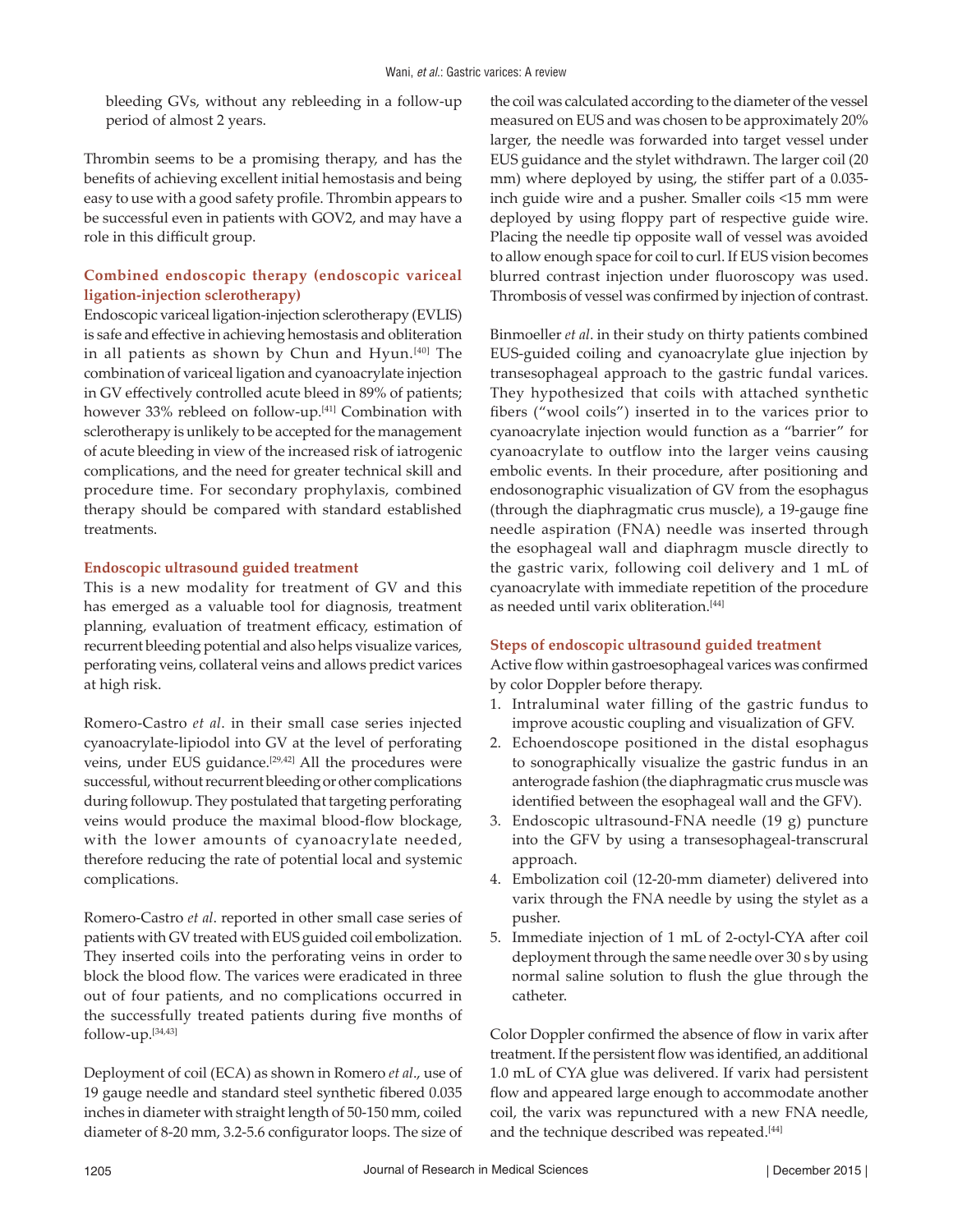## **Other methods used for gastric varices treatment** *Radiologic intervention*

#### *Transjugular intrahepatic portosystemic shunt*

When patients with GV bleeding are unresponsive to initial endoscopic treatment, a second endoscopic therapy should be attempted if possible. If a second attempt fails or the severity of bleeding precludes further endoscopic therapy, salvage therapy using surgical shunts or TIPSs should be considered for refractory GV bleeding. Most current studies of TIPS focus on treatment for refractory GV bleeding and prevention of GV rebleeding. A recent study showed that the primary hemostasis rate of TIPS for acute GV bleeding is 92.3%. Other studies showed initial hemostasis of TIPS for acute refractory GV bleeding is between 87% and 100%, 58-62 with an approximate rebleeding rate of 10-30%.

Frequent complications of TIPS are encephalopathy and shunt stenosis/occlusion, with post-TIPS encephalopathy occurring in 4-16% of patients. The shunt dysfunction could be reduced by using polytetrafluoroethylene (PTFE) covered stent. Considering the currently available evidence, TIPS with PTFE-covered stent is the treatment of choice for patients who failed first-line medical and endoscopic therapy.

#### **Balloon-occluded retrograde transvenous obliteration**

Kanagawa *et al*. first introduced the BRTO procedure in 1996. GVs are associated with a gastro-renal shunt (GRS) in 60-85%. The GRS drains blood flow into systemic circulation and provides a pathway for radiologists to treat GV. The outflow of GRS was blocked by inflating the balloon, and 5% ethanolamine oleateiopamidol was injected in a retrograde manner [Figure 5].

The BRTO was used as either primary or secondary prophylaxis of GV in most series. Initial hemostasis of BRTO for acute GV bleeding ranges between 76.9% and 100%. It was noted that the re-bleeding rate was from 0% to 15.4%.BRTO had a similar initial hemostasis and lower rebleeding rate, compared with GVO or band ligation for acute GV bleeding. The BRTO had been shown to be as effective as TIPS for acute GV bleeding, without increasing hepatic encephalopathy. Portal pressure also increased significantly after BRTO, which caused worsening of esophageal variceal pressure. Other common complications of BRTO are hemoglobinuria, abdominal pain, pyrexia, and pleural effusion. Major complications are shock and atrial fibrillation.

#### **Acknowledgments**

Thanks to the research department of ILBS for support. There is no grant for this work.



**Figure 5:** Ballon occluded retrograde venogram (thick arrow - Gastric varices; thin arrow - balloon catheter; arrow heads- inflow route)

**Financial support and sponsorship** Nil.

**Conflicts of interest** There are no conflicts of interest.

## **AUTHOR'S CONTRIBUTION**

This work was carried out in collaboration between all authors. Author ZAW designed the study, wrote the protocol, and wrote the first draft of the manuscript. Author RAB managed the literature search, edited the draft and analyzed accuracy. Authors ASB and RM performed the statistical and spectroscopy analysis. Author AC managed the experimental and review process. All authors read and approved the final manuscript.

## **REFERENCES**

- 1. Navasa M, Parés A, Bruguera M, Caballería J, Bosch J, Rodés J. Portal hypertension in primary biliary cirrhosis. Relationship with histological features. J Hepatol 1987;5:292-8.
- 2. Sanyal AJ, Fontana RJ, Di Bisceglie AM, Everhart JE, Doherty MC, Everson GT, *et al.* The prevalence and risk factors associated with esophageal varices in subjects with hepatitis C and advanced fibrosis. Gastrointest Endosc 2006;64:855-64.
- 3. Carbonell N, Pauwels A, Serfaty L, Fourdan O, Leby VG, PouponR. Improved survival after variceal bleeding in patients with cirrhosis over the past two decades. Hepatology 2004;40:652-9.
- 4. El-Serag HB, Everhart JE. Improved survival after variceal hemorrhage over an 11-year period in the Department of Veterans Affairs. Am J Gastroenterol 2000;95:3566-73.
- 5. D'Amico G, De Franchis R; Cooperative Study Group. Upper digestive bleeding in cirrhosis. Post-therapeutic outcome and prognostic indicators. Hepatology 2003;38:599-612.
- 6. Graham DY, Smith JL. The course of patients after variceal hemorrhage. Gastroenterology 1981;80:800-9.
- 7. Sarin SK, Lahoti D, Saxena SP, Murthy NS, Makwana UK. Prevalence, classification and natural history of gastric varices: A long-term follow-up study in 568 portal hypertension patients. Hepatology 1992;16:1343-9.